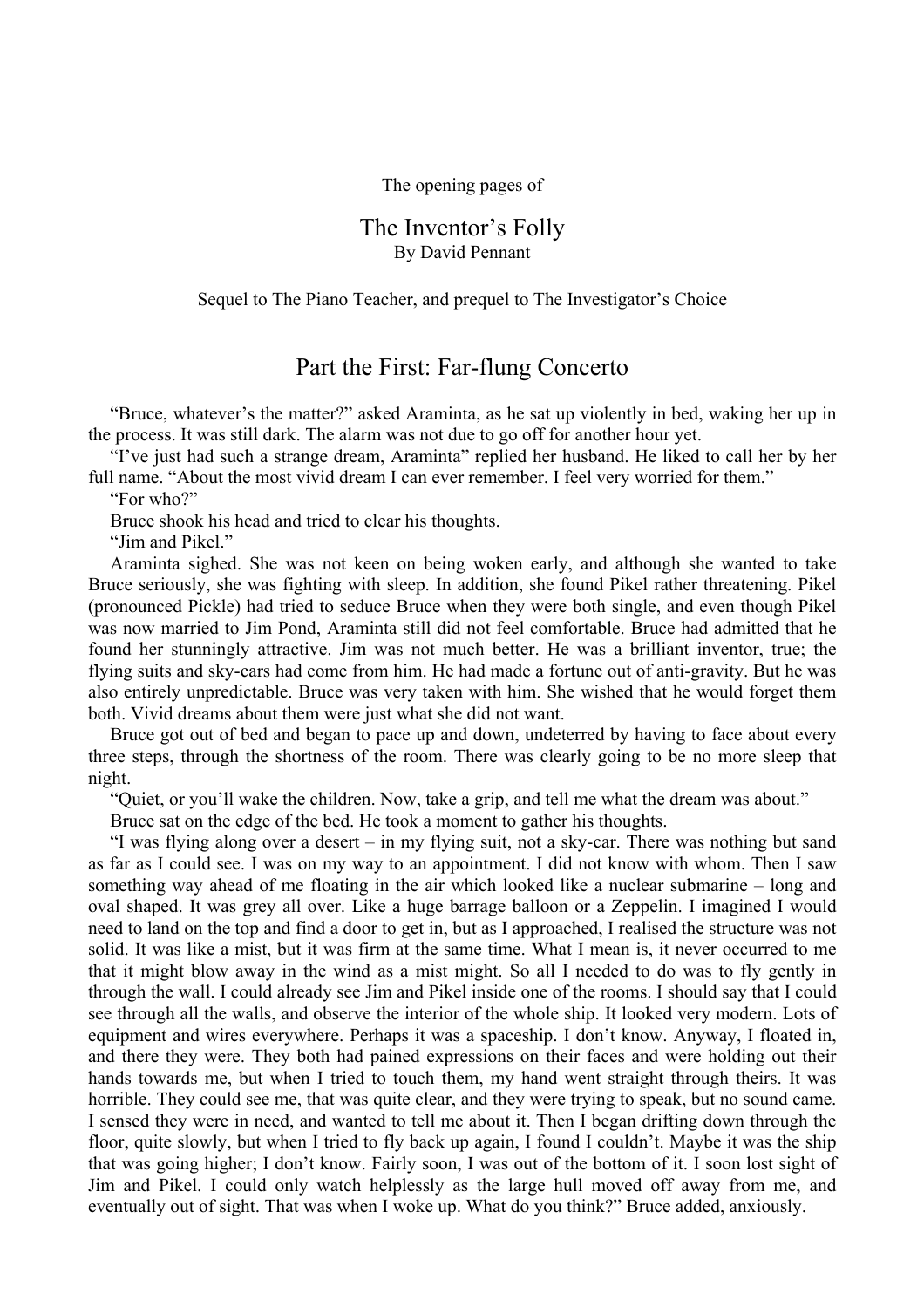"Sounds very weird to me. Were they alone, or were there others?"

"No, nobody else. Just the two of them, in obvious anguish. I'm worried that they may be in trouble of some kind."

This was exactly what Araminta had been afraid of. Around the time of their marriage, Bruce had been mixed up in all sorts of strange goings-on, involving Jim and some sort of secret agents. The climax of it all had been Bruce's dash to the asteroid belt in a space rocket. He and his dad had succeeded in boarding an alien spacecraft and reversing its instructions to multiply indefinitely, thereby staving off a threat to the solar system from self-replicating machines. Sadly, Bruce's dad had died in a tragic accident during the trip.

Since then, life had been rather more normal, to Araminta's relief. Jim and Pikel had disappeared, and the children had come along. The twins, Hannah and Chloe, who were thankfully not identical, had now started at playgroup, which gave Araminta a breather for three hours each morning, but Ben was very demanding at present. He had recently turned two. Araminta had always wanted children, and she was very pleased with their family, but nevertheless, it was hard work. She valued Bruce being at home a bit during the day. His work as a piano teacher took him into school in the mornings, but from midday until three-thirty, he was generally around, unless there was shopping to be done, or the occasional funeral to play for. There were also a few adults who came to the home in the middle of the day for lessons. But once it got to four, Bruce was tied up with pupils until seven or eight. Araminta needed to get the dinner and put the children to bed singlehanded. At present, it was the summer holiday, so Bruce was around more than usual.

All in all, their life was going along pretty smoothly. Oh yes, there were also the homeless men as well. Bruce had bought several houses nearby and allowed former friends of Will's to live there free of charge. They had expected problems, but so far, things had gone alright. Araminta had even been enrolled for a university degree by correspondence course. However, the arrival of the children had held her back a year, and there was a danger she would have to drop back another year once again. Young children and academic studies do not go well together! She was not unhappy about the impact on her studies, but the thought of Bruce getting taken up with Jim and Pikel again had no appeal whatever. However, Bruce was very committed to Jim. She would need to tread carefully.

Bruce had begun pacing up and down again.

"What do you want to do?" asked Araminta, anxiously.

"I don't know. I'm not sure there's anything I can do. However, maybe I had the dream for a reason. I feel perplexed."

"Please don't go charging off somewhere. I'm finding things pretty hard at present, and I really value your support. Also, there's our summer holiday in a fortnight."

"Don't worry. I know I'm needed here. I'm looking forward to taking them to the seaside. I just hope that Jim and Pikel haven't got into a mess of some kind. Even if they have, there's nothing I can do to help. I think the best thing to do is to forget about it."

This was music to Araminta's ears.

"Thanks, Bruce. It means a lot. Now, come back to bed and let's have a cuddle."

There was nothing she liked better than to lie in his arms. The rest of the world could go away as far as she was concerned. There were still twenty-five minutes before wake-up time.

-oOo-

"You're looking tired," Bruce said, as they cleared away the lunch things. "Would you like me to take the children to the swings so you can have a rest?"

Araminta nodded. "Can you take Gary too?"

Gary was a homeless man of about fifty who was living with them. He slept on a sofa bed in the lounge when he was there. Araminta found him a little odd. For one thing, he would take himself off for days, even weeks at a time, without explanation, and then turn up again as if nothing had happened. Bruce was keen to give him the freedom to treat them like a hotel. "Let him come and go," he urged. "Give him space!"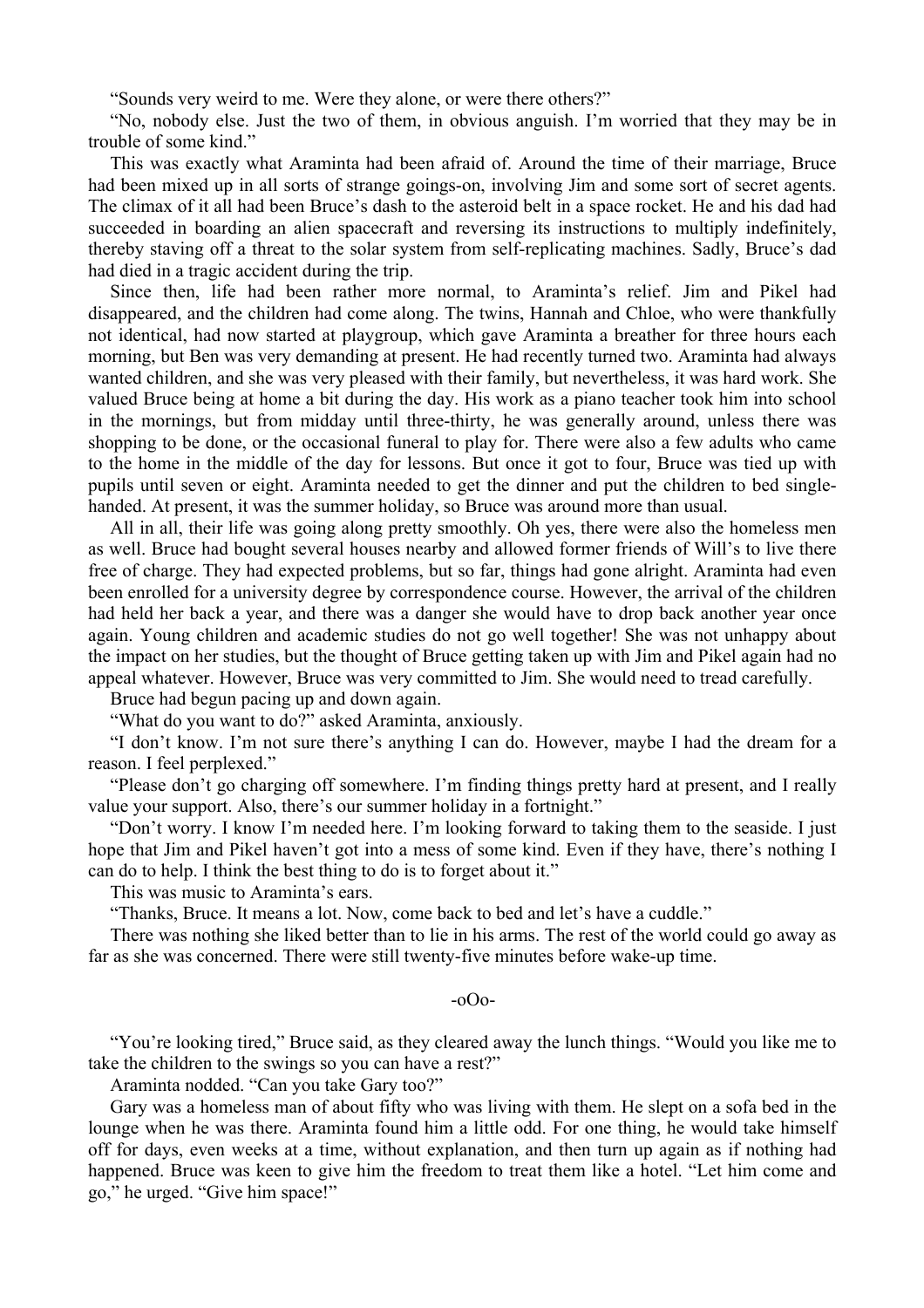Araminta did not feel easy with the homeless men around, but she had accepted that this was part of the challenge of helping them. Bruce was very keen on the project. The two bedrooms had locks on the door, which they never used. It had been Wilf, a former guest, who had suggested the locks. She wondered what had become of him now. It was good that the men felt able to come and go. Bruce was eager to make them feel welcome, and part of that was allowing them the freedom to move on when they chose. She had liked Wilf – he was very good with the girls. Gary was another matter. He did not say much. He seemed very guarded and rather tense. Araminta wondered what traumas he had been through in his life.

"Coming up the park?" Bruce called.

"Yes!" screamed the girls, charging into the room, followed more slowly by their brother. Ben showed pleasure in his own way, which was to clap his hands vigorously, over and over. He did not have many words yet. Araminta was worried that he was rather backward, but Bruce was sure he would turn out alright in time.

"Banjo never said a word 'til she was three and a half, and then she started coming out with whole sentences. Now it's a job to shut her up. I wouldn't worry if I was you."

Bancesca, to give her her proper name, was Bruce's second cousin. The children loved her, although they were a little scared of her husband John. Banjo and John used to come over for Sunday lunch every two months or so. Araminta's attempt to teach the girls how to say Bancesca correctly had not been a success; they now called her Auntie Bang. Never mind. Banjo thought it was a huge joke.

Ben was already snuggling happily into his pushchair. This being summer, there was no need for all that performance with coats. Hannah was strapping Ben in. She and Chloe would take it in turns to push him along for the first hundred yards; then he would be abandoned to his fate, while they ran on to the green. He would be scooped up by Bruce, bringing up the rear, although today, Gary was given the honour of pushing. Ben might have complained if he had realised it was Gary pushing him rather than Bruce, but he didn't cotton on.

"Wait for me," Bruce called to the twins. "Don't start 'til we get there."

By the time Gary and Bruce reached the gate, the girls were poised ready at the roundabout. Today, Hannah was seated, and Chloe was going to push.

"Me, me!" cried Ben, but as usual, the girls were too quick for him. The roundabout was in full flow before he could arrive.

"Why don't you let him join in sometimes?" asked Bruce. Children are funny!

"Ben, you come on the swing." Gary had settled on the bench.

Ben loved the swing. Bruce knew how to make the ride exciting without it being frightening. Ben was soon whooping with joy. Before long the girls grew tired of the roundabout and shot over to the slide.

"Careful on there," said Bruce. It was not long since Bruce had needed to stand at the foot of the steps, in case the twin climbing busily up had fallen off backwards and needed to be caught. Then, at the critical moment, he would run round ready to catch as the twin hurtled down the slide out of control. Meanwhile, the other one would already be climbing up, and after catching the human cannonball, Bruce would need to revert to the foot of the steps in a rush. It was demanding being a one-man safety team, especially as both girls were fearless. Apart from the inevitable grazed knees when the girls tripped over on the ground, there had never been a serious tumble so far.

Bruce hated it when a running child tripped and fell, taking the skin off the knees. He could feel the pain in his own legs in sympathy. He would quickly gather the child up in his arms and wait for the howl. He had noted that the longer the pause before the howl came, the greater its intensity would be. By now, he could judge from the delay whether it would be *forte*, *fortissimo*, or whatever you called *fff*. There must be a name for the latter, he reckoned, but *fortississimo* did not sound quite right.

Ben had already tired of the swing and wanted a go on the roundabout. The girls raced over to the long slide that was set in the bank. Not enough children used this to keep it shiny, as a rule, and it tended to get sticky, but today, following several sunny days, it was performing well. Bruce was